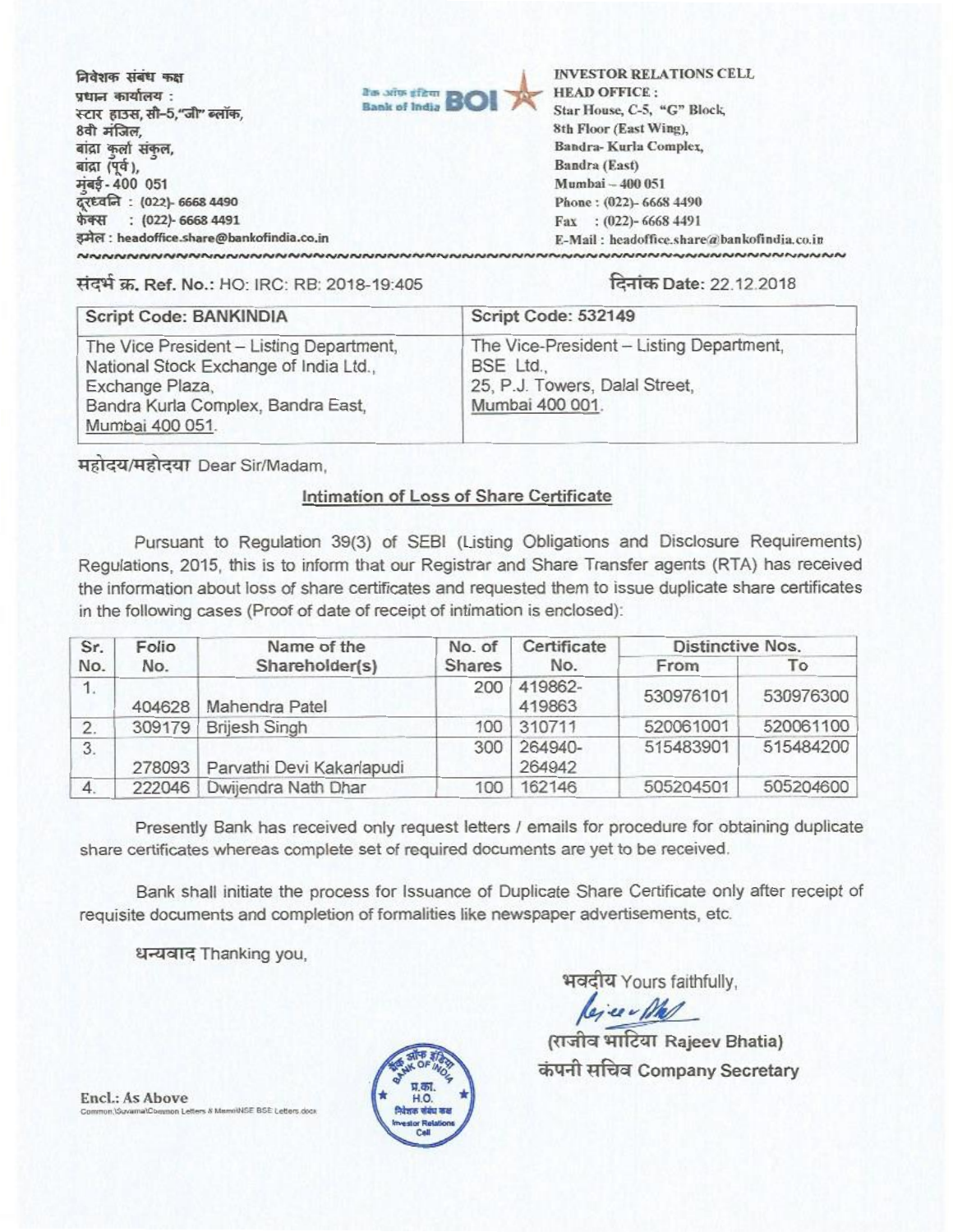| From                       | : Dwijendra Nath Dhar                                                                                                  |                                                                                   | Dated: 28 <sup>th</sup> July 2018 |
|----------------------------|------------------------------------------------------------------------------------------------------------------------|-----------------------------------------------------------------------------------|-----------------------------------|
|                            | Previous Address: 122 Bepin Behary Ganguly Street                                                                      | : Muchipara<br>P.S                                                                |                                   |
|                            | Kolkata: 700012                                                                                                        |                                                                                   | : Entally<br>P.O                  |
|                            | Present Address: 91 Serpentine Lane                                                                                    | 273562                                                                            | M.No.: 9874630016                 |
|                            | Kolkata: 700014                                                                                                        |                                                                                   | Email: djnathdhar@gmail.com       |
| To<br>Unit: Bank of India, | Bigshare Services Private Limited,<br>1st Floor, Bharat Tin Works Building<br>Opp. Vasant Oasis, Makwana Road,<br>Cinn | BIGSHARE SERVICES PVT. LTD.<br>RECEIVED<br>Subject to Verification<br>21 DEC 2018 |                                   |

Marol, Andheri East,

Mumbai — 400059

## Ref: Your letter dated 10<sup>th</sup> July 2018

## Sir,

Please find herewith the duly filled form sent by you for getting details and dematerialization of the equity shares of the company registered in my name lying in physical form, which are lost, missing, not traceable and not found in my possession. So, I request you to issue duplicate equity shares for the purpose of dematerialization.

As required by you I am enclosing herewith self attested copies of:

- 1) PAN CARD
- 2) AADHAAR
- 3) PASS BOOK OF BANK

I also request you herewith to change my address from past address to my present address i.e

From 122 Bepin Behary Ganguly Street, Kolkata 700012

To 91 Serpentine Lane, Kolkata 700014.

Thanking You,

Yours faithfully<br>Ensigendra neth Am

**(DWIJENDRA NATH DHAR)**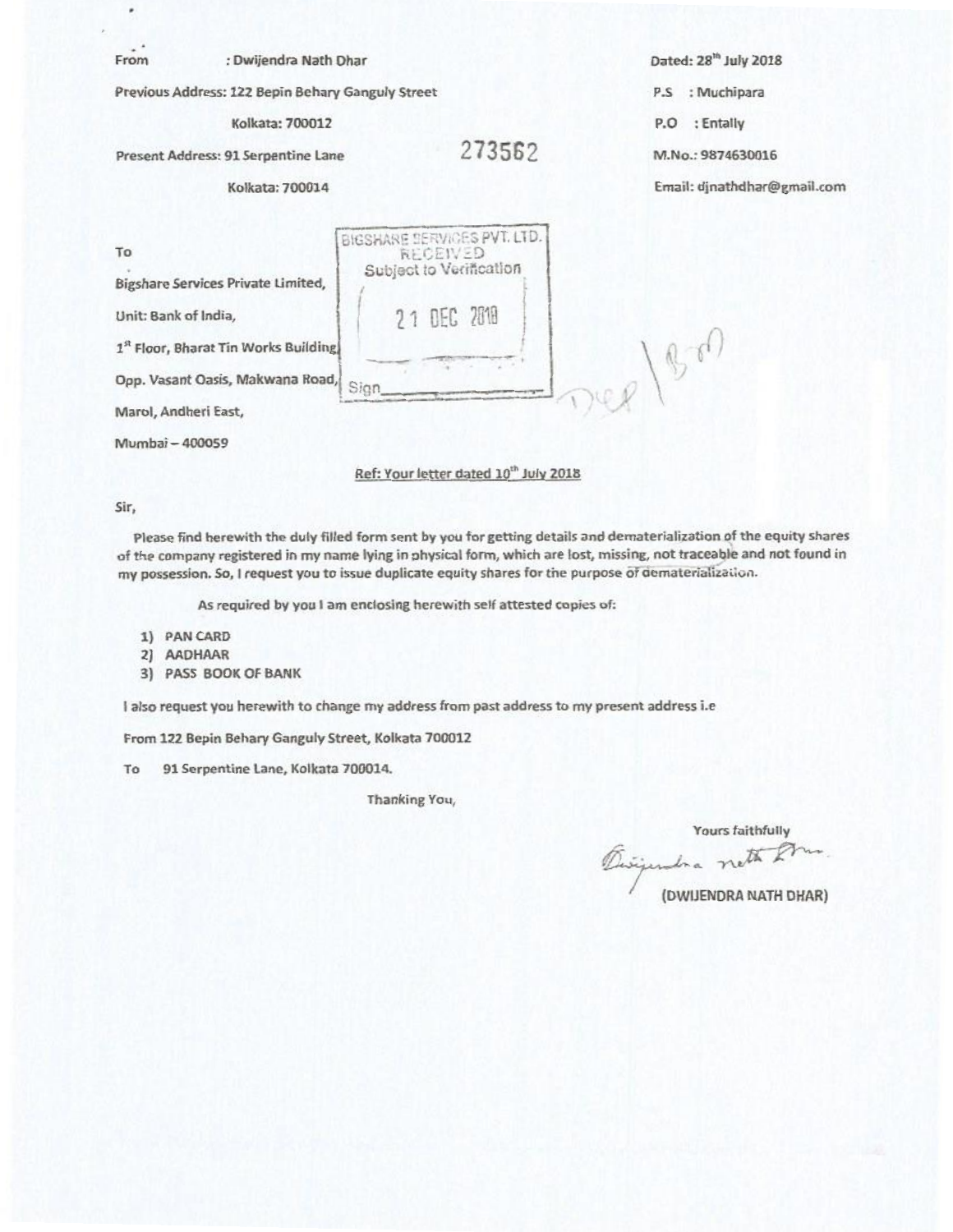$D + 0 |10|2018$  $\hat{a}$ PL: HYDARABOD BLASHARE CREVICES RIL CD ANDHERI (GOD) Dep  $M$ um $RAI - 400059$ 273667 Sub. lonn of shares and rosue of Duplicate share Certificate.  $f\circ b\circ \rho\circ f\circ 4628.$ UNIT: BANK of INDA LOD Respected dir. 1. MAHENDAD PATEL, RO: 5-5-1039 GOSHMA HAL, HYDERABAD - 500 012. Ph NO, 9440947037. 1 am shareholder of BANIG of INDIA coits foro 100: 404628. 1 loot my abordater of Conse of more certificate. So pease casce to procedure format to get to dispicat above certificato. **BIGSHARE SERVICES PVT. LTD. RECEIVED** Theories and regards. Subject to Verification 21 DEC 2018

Your faithfully

(MAHENNORA PATEL)

Sign

Enel: Address proof to beed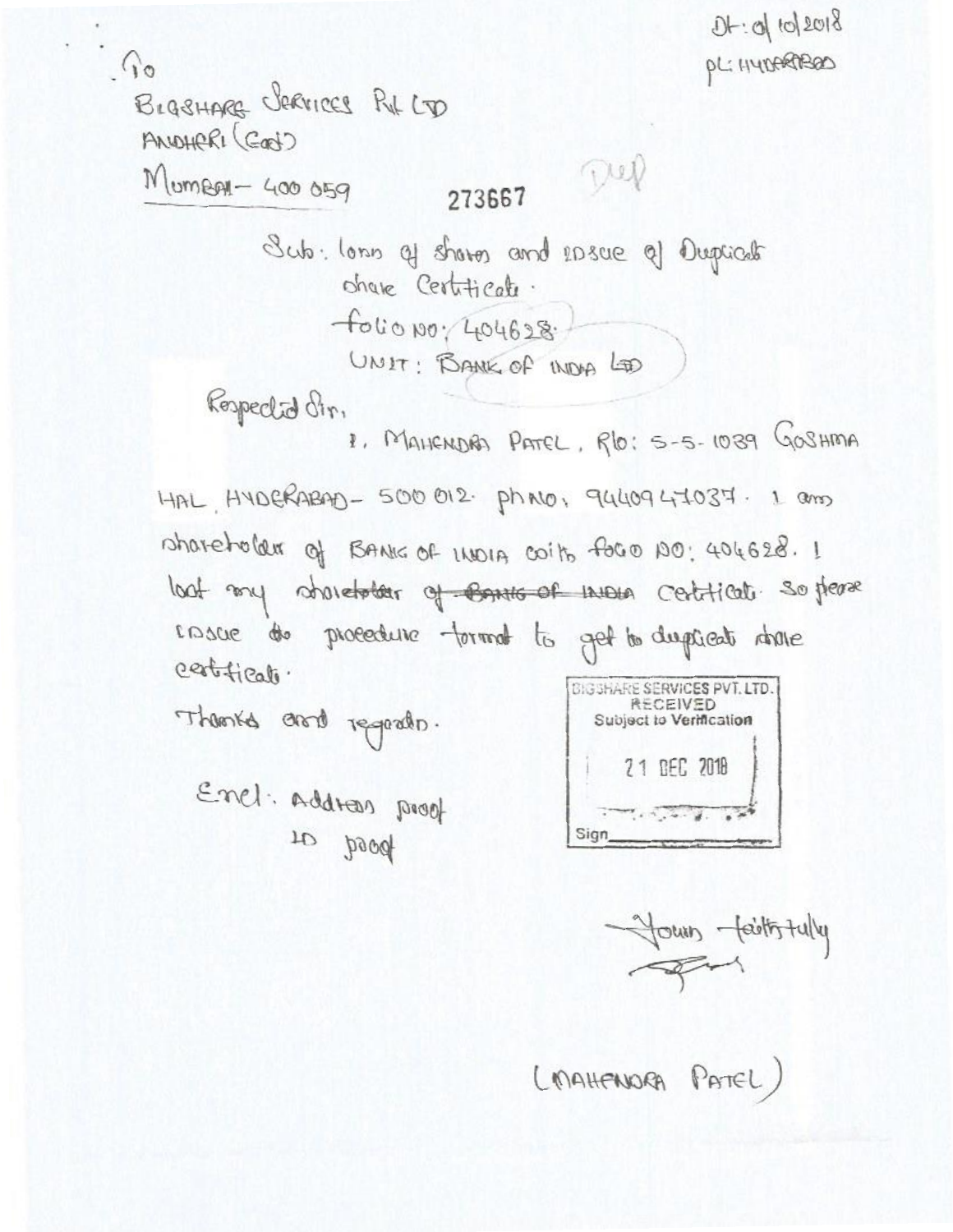9-A, Sarojni Nagar Sainik **Brijesh Singh** Cooperative Housing Society Ltd. Sarojni Nagar, Lucknow-226 008 B.Sc., B.Sc. Tech. (The University, Manchaster, U.K.) Phone: 0522-2437846 A.M.C.S.T. (The University, Manchaster, U.K.), F.I.E. Mob.: 9889845719  $Date - 13.12.18$ To Rajutar Reminder-1 Barre of Irdia<br>Subject - Share certificate ave 10st sommuteur.<br>10. of shares 1909/79 No. of shares. No. of Shalls. 100 Dear Sir With due respect I leg to state that my suignal shake new shaw witificate I shall be very thanked to you. BrycchSingh 273651 BIGSHARE STRACES PVT. LTD. **REGEIVED** Subject to Verification azap **DEC 2014** 

Sign

Ÿ.